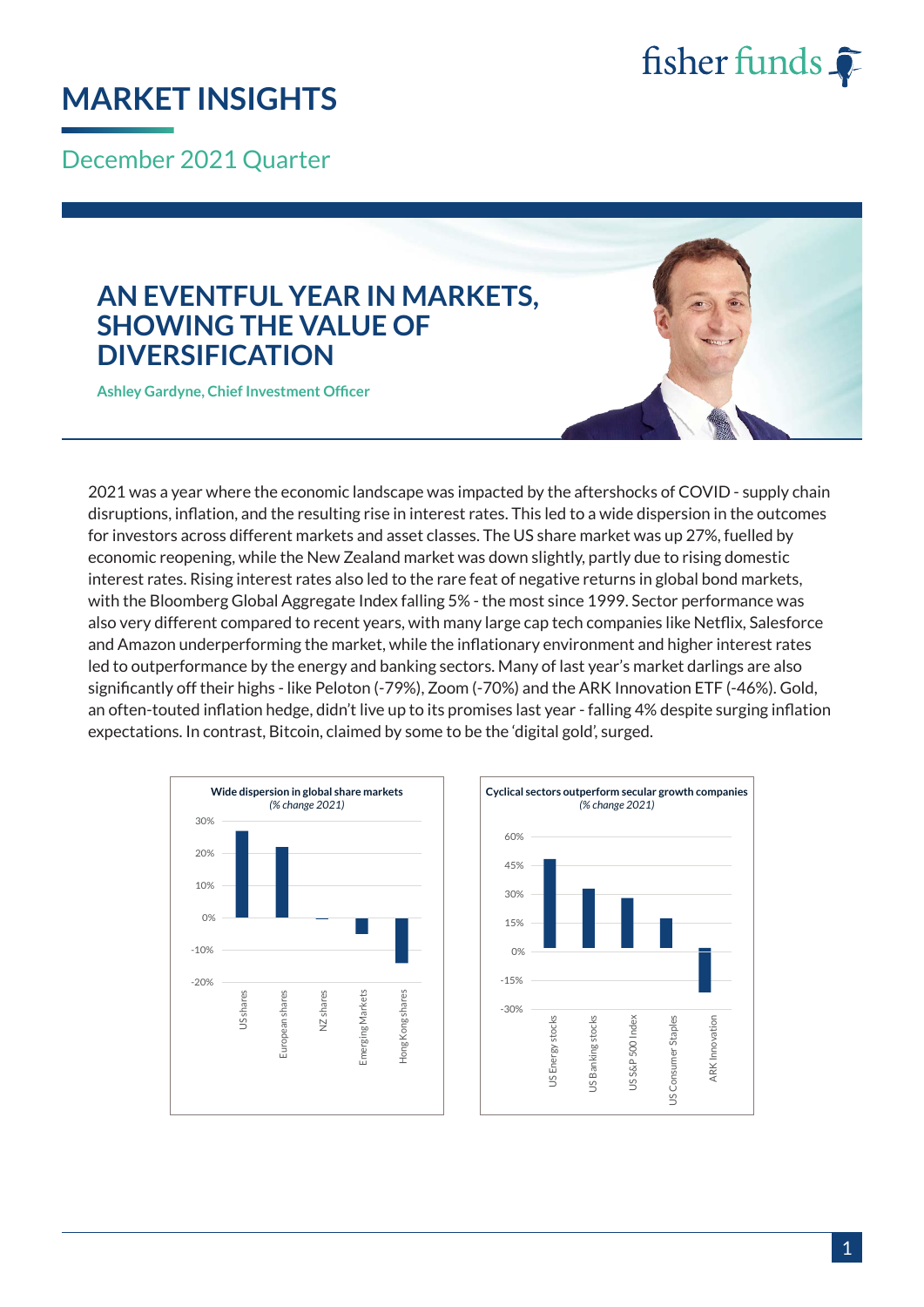



All of this shows the importance of diversification. A portfolio containing only the New Zealand share market index and bonds would have seen negative returns for the year, but introducing international shares or property & infrastructure would have led to solid portfolio returns. In this low interest rate world, we continue to believe that active management can be an important source of enhanced returns.

#### **Where to from here? 2022 will be different with its own opportunities and challenges**

The central economic themes this year could be very different to 2021, and the drivers of financial markets almost certainly will be. The consensus view seems to be that supply chain issues will take time to resolve, inflation will persist for a while longer before normalising, and central banks around the world will hike interest rates. For markets to move dramatically there will need to be a major shift in this narrative, or some other unexpected shock - either positive or negative.

Like any year, new challenges will present themselves. Will central banks hike interest rates too quickly and harm the real economy? Will China's slowing economy and troubled property market have a bigger than expected impact on the global economy? Or perhaps the hangover from last year's attempt to solve the supply chain issues (by ordering ahead and increasing inventories) will result in an oversupply issue and an economic slowdown in 2022?

The challenges we will face and the investment opportunities that present themselves are difficult to predict ahead of time. But there will be opportunities for active investors, and having the right investment strategy can help ensure investors are prepared to capitalise on these.

#### **Grappling with how to build wealth and a retirement income in a low return world**

Investors are still grappling with the same big question as last year – how to outrun inflation and create a reliable income in retirement.

In his book, The Intelligent Investor (which was revised a number of times), famed value investor Benjamin Graham used to give guidance on the mix of shares and bonds investors should hold based on the valuation level of the share market compared to the level of interest rates. In prior bull markets (like the 1990s) interest rates have typically increased as the market cycle progressed, giving investors an incentive to start reducing their share market holdings and increase their bond holdings as the cycle progressed. But we are in unprecedented times-despite a decade of strong equity returns, interest rates are still stuck near rock bottom – not the 7% government bond yield we saw in 1999. This time there is a higher opportunity cost for investors taking a more defensive position.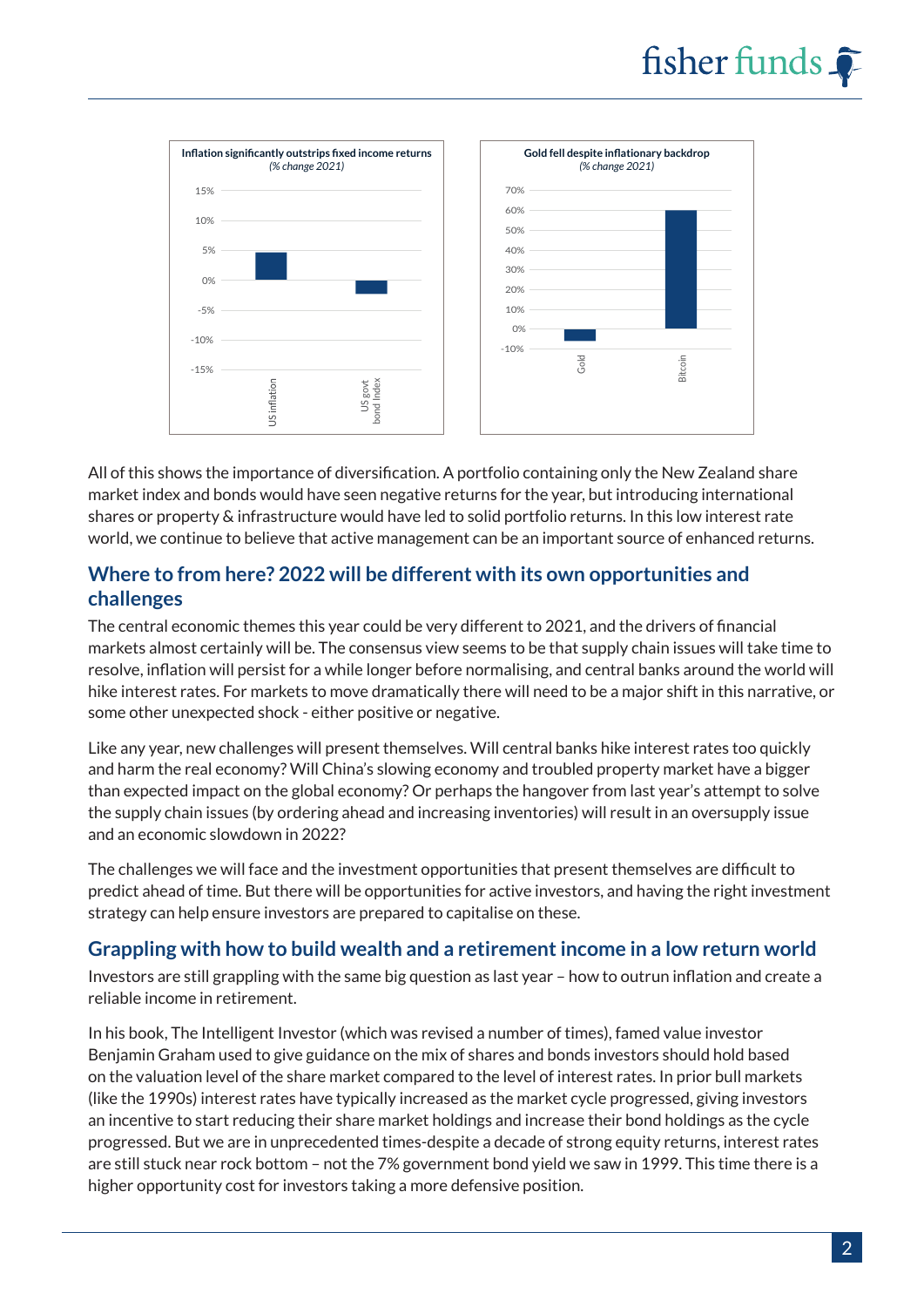Unfortunately, there are no silver bullets or elegant solutions to this conundrum. It will be harder than in the past to generate high inflation adjusted portfolio returns. That said, there are some things to keep in mind to improve your long-term prospects.

Firstly, adopt the mindset of an investor, rather than a saver. Rather than just storing money in the bank, successful investors are willing to accept some short-term volatility in exchange for better long-term returns. Investing in growth assets like shares and property is likely to deliver materially better long-term outcomes than overly defensive strategies.

Second, watch out for fishhooks. Much like the late 1990s we are seeing excesses in parts of the market. Many thematic growth stocks in hot sectors, like genomics, electric vehicles, cybersecurity and fintech are trading at extremely stretched valuations and may result in significant losses for unwary investors. There is similar behaviour going on with the cryptocurrencies and NFTs. The record level of money flowing into Initial Public Offerings (IPOs), often of unproven businesses, is also a sign of the times. Keeping it simple, avoiding businesses you don't understand, and avoiding crowd favourites is likely to pay dividends.

Third, be ready to capitalise on opportunities when they arise. As we saw during the COVID sell-off, the best opportunities often present themselves at unexpected times.

Finally, like New Year's resolutions, short-term attempts to build wealth seldom work. What works is having a growth orientation and long-term strategy that you stick with through thick and thin. Consistency is the key. Our investment approach has stood the test of time and we intend to execute on it consistently again this year, taking advantage of any new opportunities that appear along the way.

Ashley Gardyne | **Chief Investment Officer**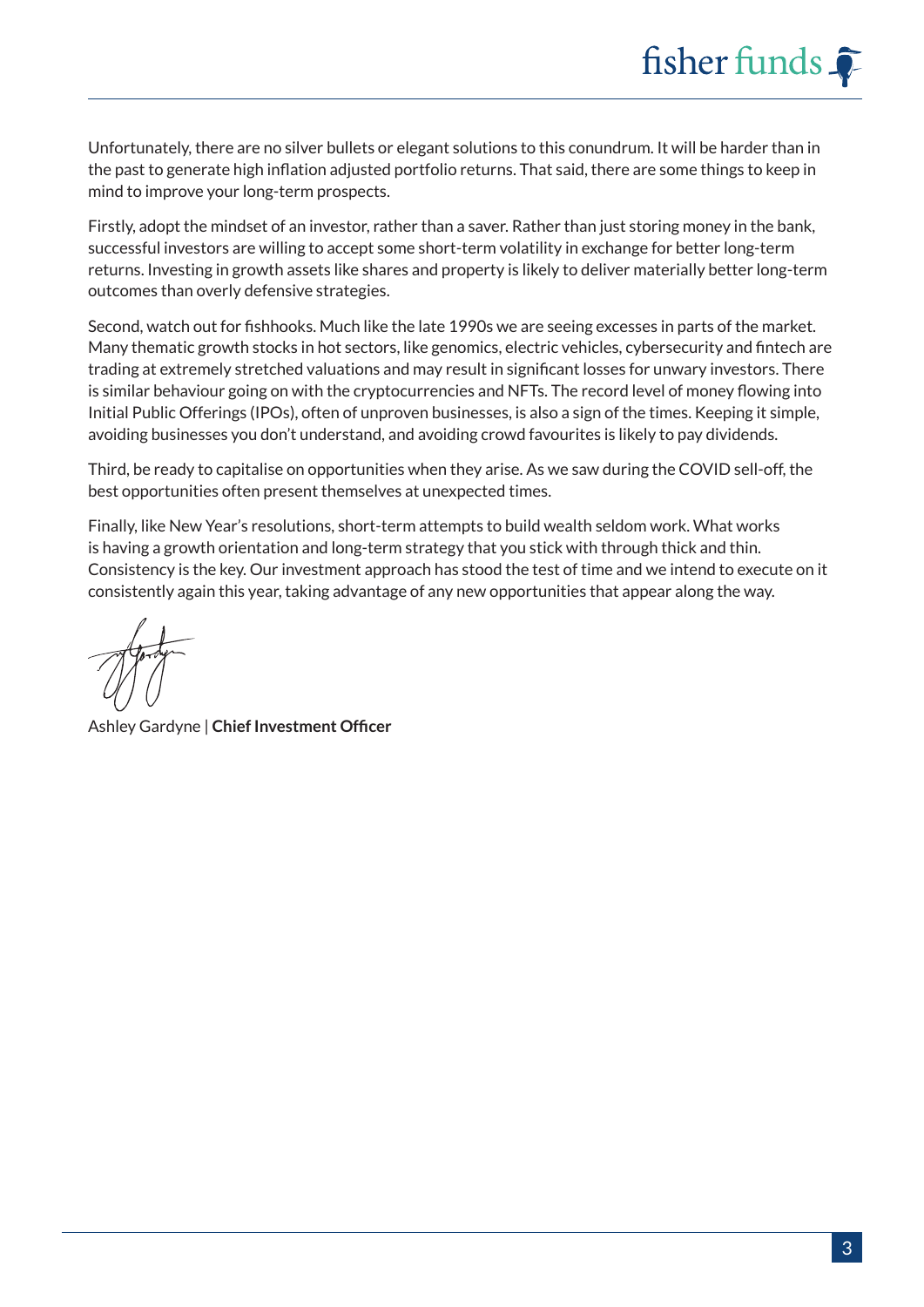### **NEW ZEALAND EQUITIES**

**Sam Dickie, Senior Portfolio Manager**



#### **Fourth quarter portfolio developments**

Xero was the best performer in the portfolio for the fourth quarter, delivering an impressive improvement in its key business metrics, which demonstrate its attractive and improving business economics, and the strength of its customer proposition. Customer lifetime value increased +61% to \$9.9 billion, far ahead of expectations, reflecting falling churn, pricing power, and increasing gross margin. The strong performance in Australia and New Zealand and the strong SaaS metrics mean the long-term power of the business model is potentially greater than we expected.

Fisher & Paykel Healthcare also delivered against the backdrop of a weak local market. The company reported a strong first half result, ahead of expectations, boosted by another wave of COVID hospitalisations in the US, Asia, and certain countries in Europe. The bulk of the strength was in sales of new hardware in the Hospital division, which continues to grow the installed base of F&P products in both established and new customers (70% of hardware sales were outside of the core markets of US/ Europe).

There is increasing evidence to suggest that nasal high flow product usage will structurally increase even as COVID wanes. This is because (1) the therapy has stood up in a crisis and doctors new to the products have now had first-hand experience in seeing its efficacy; (2) there is a still a sharply growing installed base of F&P hardware; (3) clinical evidence is supportive; (4) F&P is increasing its sales force to provide education to recent adopters and increase consumable usage. Market expectations do factor this as medium-term forecasts remain in line with the pre-COVID trajectory and imply meaningful under-utilisation of the much higher installed hardware base.

Economic re-opening plays Serko and Vista were a drag on Q4 performance.

Serko announced its first half result and simultaneously raised \$85 million new equity from shareholders. The result and full year revenue guidance were below expectations, given COVID lockdowns in Australia and New Zealand and a slow resumption to travel in the US and Europe.

The Booking.com for Business (BfB) customer migration has completed successfully with over 300,000 customers transferred and over 30,000 new customers signing up. The platform is currently ramping up slowly with a run rate of 1000-1500 bookings per weekday, which represents less than 10% of the initial opportunity due to low travel numbers.

The opportunity remains intact and revenues will ramp up as COVID eases. Serko is accelerating the development of additional functionality for the BfB platform, which will increase the size of the revenue opportunity. It is also looking to expand to cater to Booking Holdings' other properties (RentalCars.com and Agoda). Serko has a very large and under-penetrated market ahead of it and the equity raise is to accelerate the pace of development to capture more than its fair share.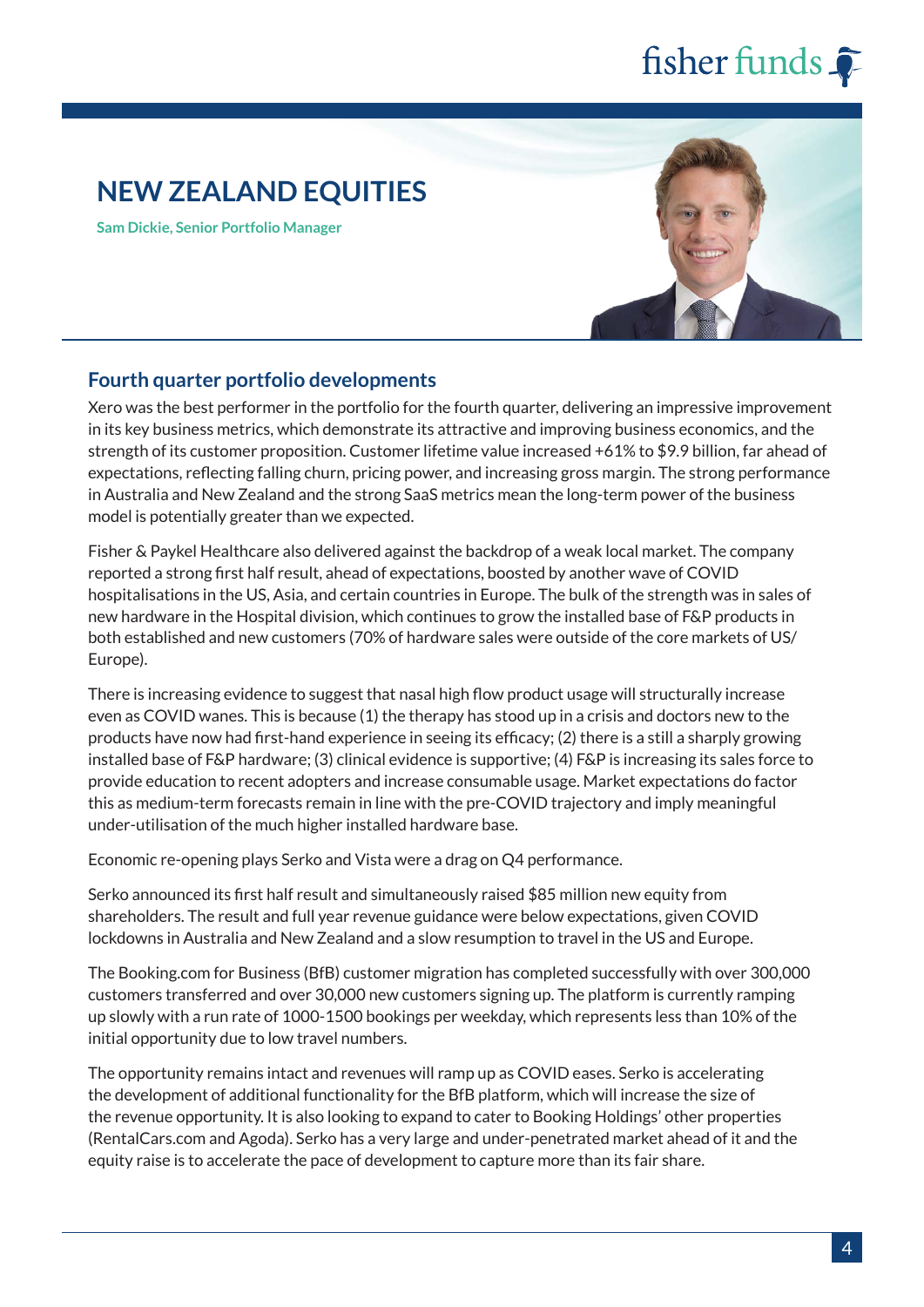Vista's share price fell -12% during the quarter. The market is concerned that an increase in COVID lockdowns in Europe and the emergence of the Omicron variant will impact the near-term outlook for its exhibitor customers.

The company helped allay these fears late in the quarter when it re-affirmed revenue and earnings guidance. Industry health was improving and movie attendance was at 70% of pre-COVID levels before the release of the hugely successful Spiderman: No Way Home. The movie grossed more than US\$260m in its first three days of release, the second highest grossing opening weekend of all time in the US domestic market. Cinema operators are cash flow positive at around 60% occupancy, and we don't expect severe cinema closures because of Omicron at this stage.

#### **We re-introduced EBOS into the portfolio**

EBOS has proven over a long period that it is the leading player in its core business of Australian pharmaceutical distribution. Its moat is based on being the lowest cost and highest efficiency operator in this defensive industry. It is the largest player and has the best processes and systems to deliver reliable service at low cost to its pharmacy customers.

We had previously removed the company from the portfolio in 2018 due to some concerns including its model being tested by new competitive threats and the modest industry growth rate in its core business. In the meantime, EBOS has extended its strong track record under CEO John Cullity, emerged with its moat firmly intact, and delivered growth through market share gains and entering higher growth adjacencies. A capital raising to fund a new acquisition gave us the opportunity to reenter the stock at an attractive price.

Our re-entry was timely as during the month EBOS announced it was buying Australian medical devices distributor Lifehealthcare and raised new equity to partly fund the transaction. This is a logical acquisition in line with the company's previously stated strategy. Lifehealthcare is a leading player and EBOS having made several smaller medical device distributor acquisitions in recent years as this is an attractive and growing market. The transaction also provides a sensible entry point to South-East Asia through the Transmedic subsidiary, which still has its founders with skin in the game as minority shareholders. We participated in the equity raising.

#### **Don't sneeze at the defensive characteristics of the New Zealand market**

New Zealand equities had a disappointing quarter (-1.8% versus global equities +7.9%) and year (-0.4% versus global equities +22.3%). We have talked about the reasons throughout the year:

Firstly, New Zealand is a defensive and much more interest rate sensitive market than global equities. The NZX50 has five times more companies sensitive to interest rates than other global markets. So, low growth companies like utilities and property do relatively well when interest rates are falling, and poorly when interest rates are rising. With global interest rates (using the US 10-year bond rate as a proxy) almost doubling for the year, this provided a difficult headwind.

Secondly, the strongest market performers globally this year have been cyclical companies or reopening plays. Investors have been buying companies that benefit as economies re-open - so oil companies, banks and industrial commodity companies have done very well. New Zealand has very few of these businesses.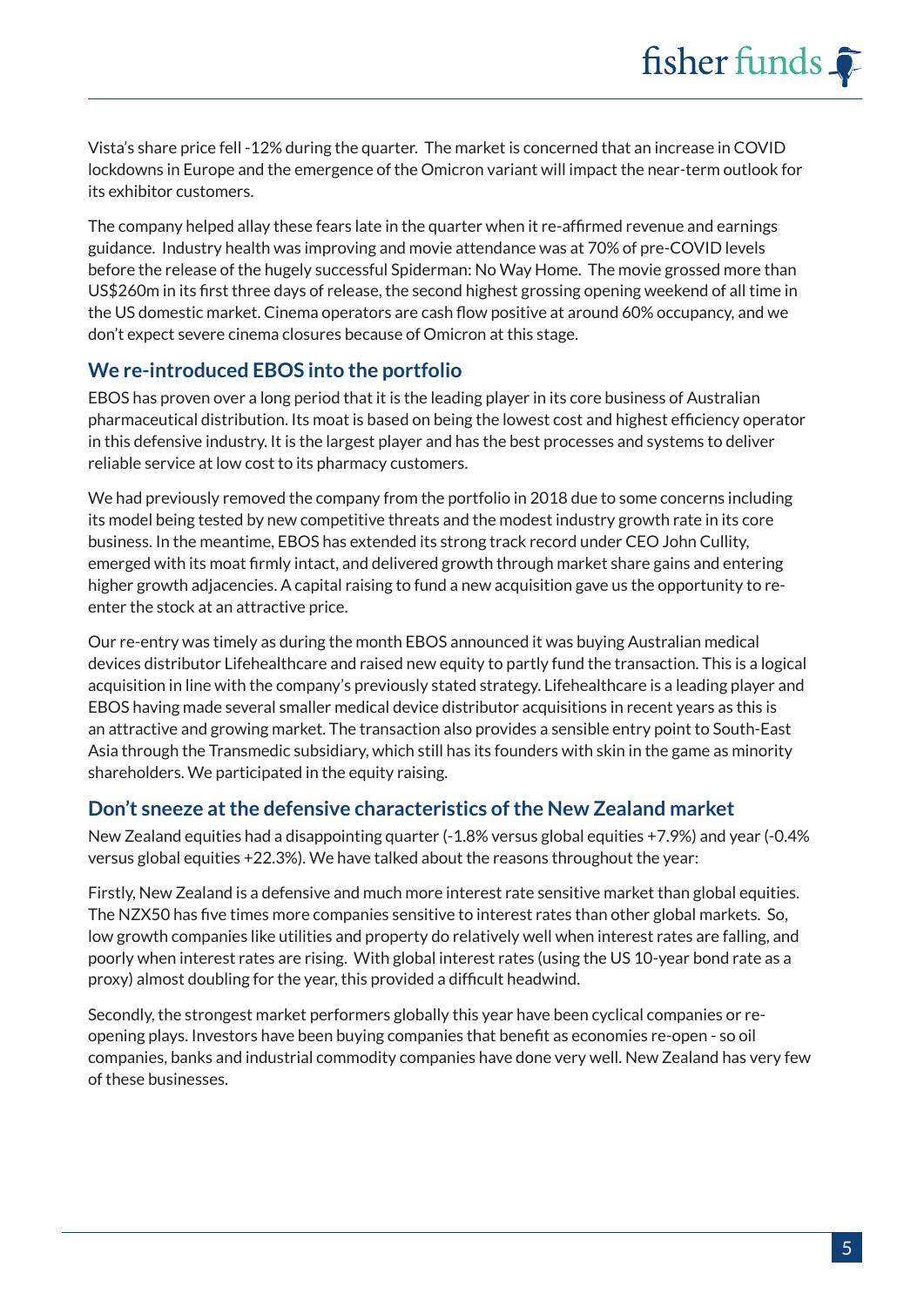Finally, as always in the relatively small New Zealand market, there are idiosyncratic or single stock reasons too. For example, the New Zealand gentailers were added to a US based global renewables index last year and their stock prices spiked irrationally (Meridian and Contact's share prices were up 60-80% in a few short months into the end of last year). This year the market has been digesting those gains and these stocks have been falling.

New Zealand's defensive characteristics come in handy when we are not in a global equity bull market. In the rare times global equities have corrected or pulled back in the last 2-3 years, New Zealand equities have outperformed every time – as can be seen in the table below.

| NZ equities outperform global equities in a correction |           |          |          |              |  |  |
|--------------------------------------------------------|-----------|----------|----------|--------------|--|--|
| <b>Start</b>                                           | End       | Global   | NZ.      | NZ vs global |  |  |
| 30 Apr 19                                              | 31 May 19 | $-5.9\%$ | $+1.0%$  | $+6.9%$      |  |  |
| 26 Jul 19                                              | 15 Aug 19 | $-6.1\%$ | $-1.0\%$ | $+5.1%$      |  |  |
| 19 Feb 20                                              | 23 Mar 20 | $-33.6%$ | $-29.1%$ | $+4.5%$      |  |  |
| 2 Sep 20                                               | 24 Sep 20 | $-7.4%$  | $-1.8%$  | $+5.6%$      |  |  |
| 12 Oct 20                                              | 30 Oct 20 | $-6.9\%$ | $-2.2\%$ | $+4.7%$      |  |  |
| 7 Sep 21                                               | 6 Oct 21  | $-4.7\%$ | $-1.2%$  | $+3.5%$      |  |  |
| 19 Nov 21                                              | 3 Dec 21  | $-4.0%$  | $-0.5%$  | $+3.5%$      |  |  |
| 4 Jan 22                                               | 7 Jan 22  | $-1.9%$  | $-0.6%$  | $+1.3%$      |  |  |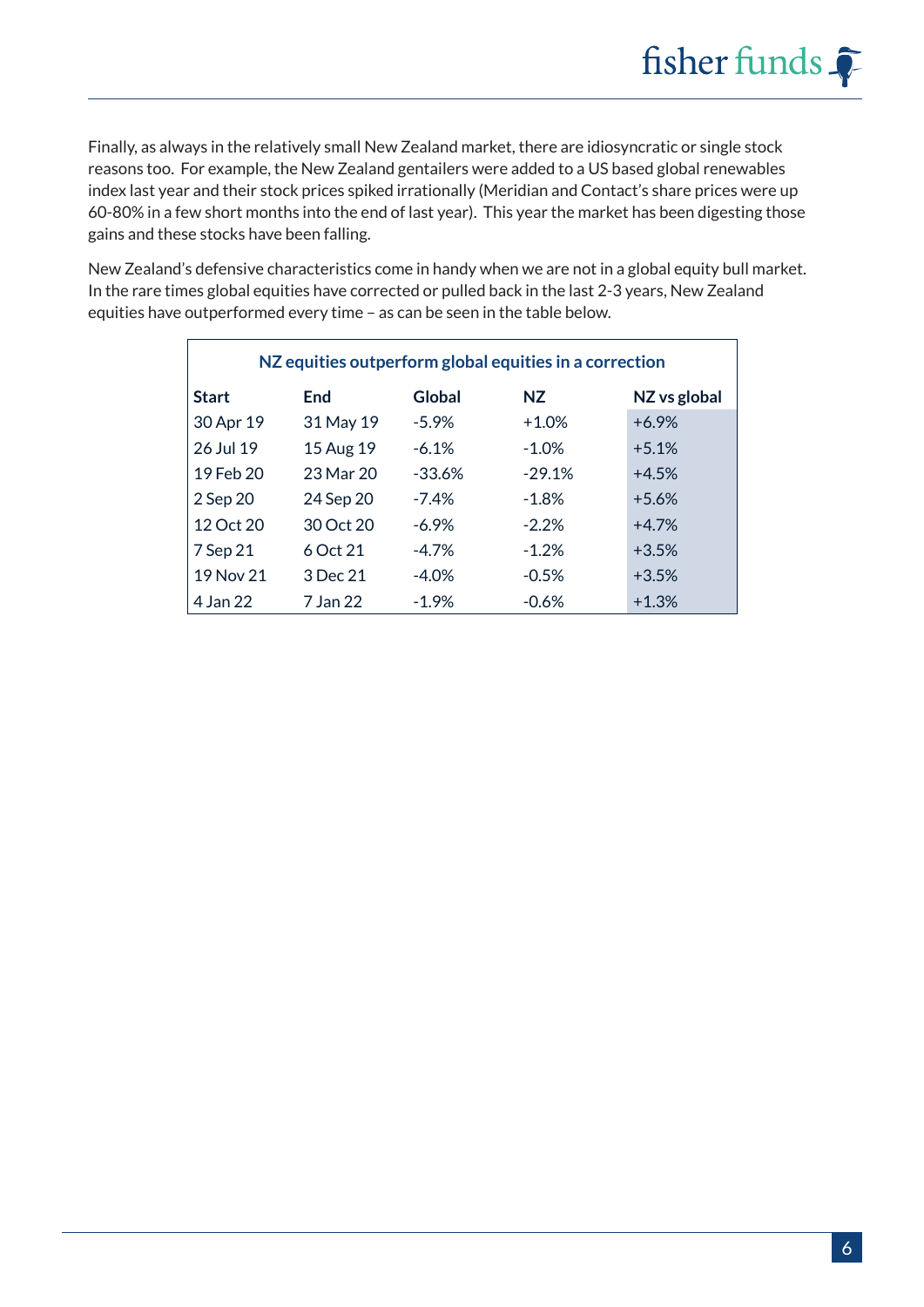## **AUSTRALIAN EQUITIES**

**Robbie Urquhart, Senior Portfolio Manager**



Uncertainty affiliated with the Omicron COVID variant and inflationary concerns have tempered share price gains as we end the year.

Sonic Healthcare (+14.7%) was our best performing company in Q4. It continues to benefit from heightened COVID testing volumes. Credit Corp (+10.3%) was another top performer for us in Q4. It was assisted by the acquisition in December of a consumer leasing business in Australia. The acquired business diversifies Credit Corp's revenue base and boosts its future earnings growth.

Domino's fell -26.4% in Q4 as its growth rates in the key Japanese market subsided. Despite this, Dominos has had a good year returning +38.2% over 2021. Two of our bank shareholdings, Westpac (-15.7%) and CBA (-3.2%) also dragged down Q4 returns as pricing pressures and elevated costs weighed on bank margins.

#### **A bumper year for new listings on the Australian share market**

Assisted by low interest rates and significant fiscal and monetary policy stimulus, 2021 has been a good year for share markets globally. Investor appetite for equities has been strong, leading to a boom in new companies listing on the Australian stock exchange (known as Initial Public Offerings or IPOs).

In total, close to 200 companies listed on the ASX during the year. Eight of these listed with valuations of over A\$1 billion. It was the biggest year of new listings in Australia since the mining boom in 2007. Like then, resources and mining companies made up a large number of new listings in 2021.

This environment has also proved conducive for mergers and acquisitions (M&A). A private consortium led A\$24 billion acquisition of Sydney Airport proved that companies of any size could end up as takeover targets.

#### **Applying our investment approach to IPOs**

We welcome new companies listing on the stock exchange as it broadens the range of investments available to us. However, we approach IPOs in a cautious manner.

When selling a house, a vendor and real estate agent can be counted on to present the house in the best possible light. Photos may be taken with wide angled lenses or home décor might be staged for sale.

Similarly, when a company lists, the owners (vendors) of the company and their agents (investment banks) are incentivised to highlight the positives of the business. IPO processes are typically completed on compressed timetables, creating a sense of urgency and helping the marketing process.

We seek to avoid getting caught up in this hype. We apply the same disciplined investment process in evaluating IPO candidates as we do for any existing listed investment opportunity.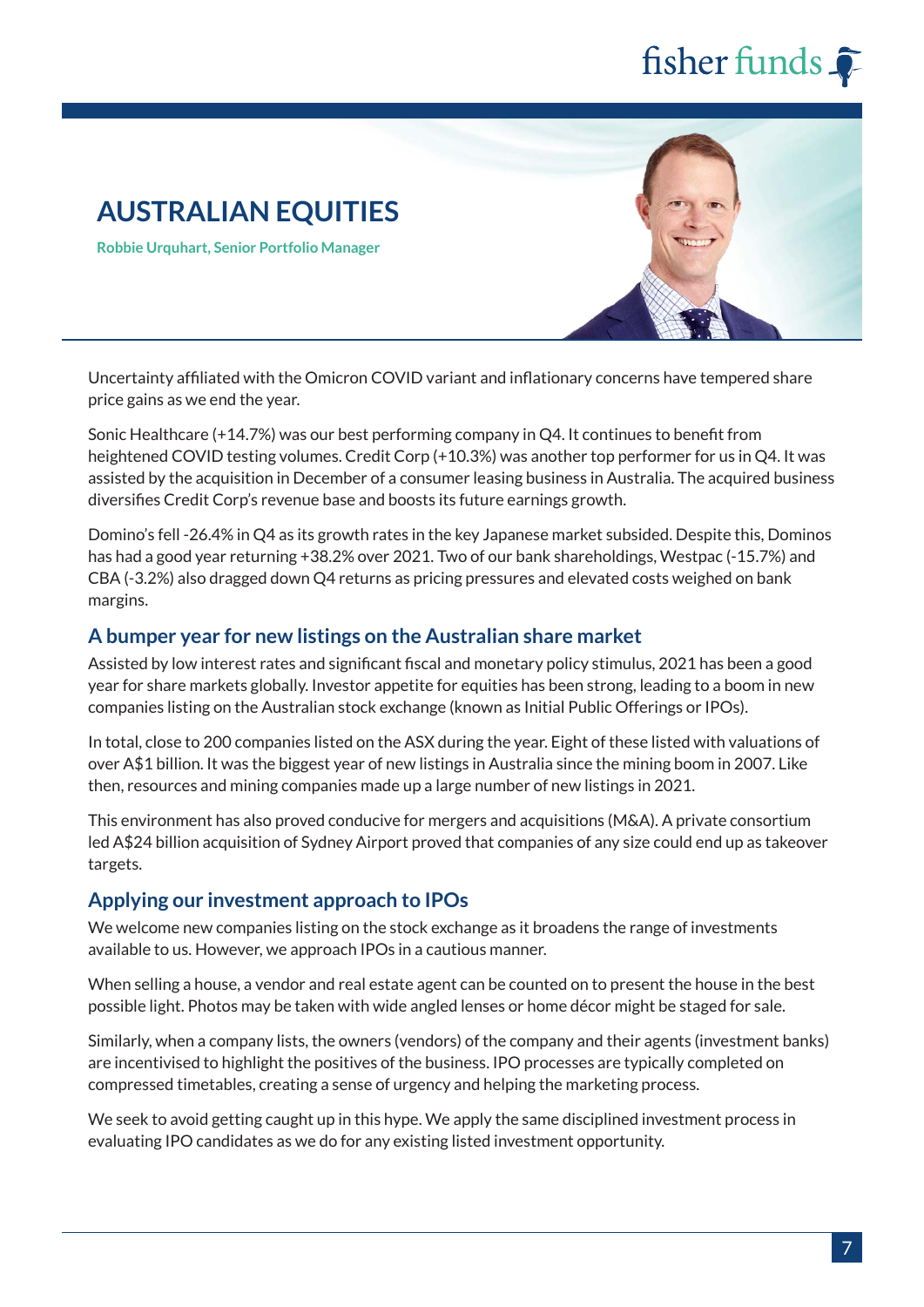We look to understand the breadth and durability of the core competitive advantage of the company. We evaluate management and assess their track record. We consider whether a company is meeting an unmet customer need. We gauge whether it can grow revenues in good and bad economic environments. We assess a company's valuation. And we compare IPO candidates against the quality of our existing portfolio companies. If these thresholds are met, we will actively participate in the IPO process.

During 2021, many candidates didn't fit our quality and growth investment criteria (e.g. resources companies) and were screened out quite early in the IPO process.

We pursued detailed work on a handful of companies that looked interesting to us. We worked closely with the investment banks from an early stage in the IPO process to ensure we could complete our due diligence within the prescribed IPO timetable. In the end, we did not buy shares in any IPO in the year. However, we will be keeping our eye on some of these companies over the next few years.

#### **A number of our companies have also grown through M&A this year**

The surge in global M&A activity has kept us busy. A number of our portfolio companies expanded by acquiring businesses during the year including Credit Corp (mentioned above). We have also previously written about Carsales' expansion into the United States through an acquisition earlier in the year which we supported.

In December, CSL launched a large A\$16.4 billion takeover offer for Vifor, a Swiss based pharmaceutical company. Vifor specialises in nephrology (kidney complications), dialysis and iron deficiency therapies. CSL has been researching Vifor over several years. With Vifor's revenue growth temporarily impacted by COVID and with its share price languishing, CSL launched its takeover offer.

Vifor adds a new division to CSL's armoury. This reduces its reliance on plasma therapies. CSL also likes the rising demand for Vifor's market leading renal products. This is driven by ageing demographics in many countries, dietary trends and an associated increase in diabetes. With its global reach and scale, CSL believes it can help Vifor accelerate its distribution of these products. CSL believes that Vifor's longer term revenue growth rate and profitability is a match for its core plasma business. It also sees this as a compelling acquisition given it is being undertaken at a discount to CSL's overall valuation.

CSL have a long track record as an astute acquiror of peers. Its equity raising to help fund the deal was well supported by investors.

#### **Macquarie is well positioned to grow**

We were pleased to add Macquarie Group to our portfolio in December. Macquarie has grown into a highquality diversified financials business with over 65% of its income generated outside of Australia. Two thirds of its income is stable and predictable. The balance is derived from more volatile financial markets activity, like investment banking.

Macquarie is well run. It has a track record that includes over 50 years of unbroken profitability and strong share price performance. Culture is critical to its success. It invests in its people and has a history of developing and promoting internal talent.

Macquarie is ramping up its investment in fast growing areas of the global economy such as the growth in renewable energy generation. To facilitate this, Macquarie has bolstered its balance sheet by raising A\$2.8 billion in equity in Q4. It also recently cut its dividend to retain more cash that it can use to invest in these growth projects. It is well positioned for growth.

We sold our Rio Tinto shareholding to help fund the addition of Macquarie to the portfolio.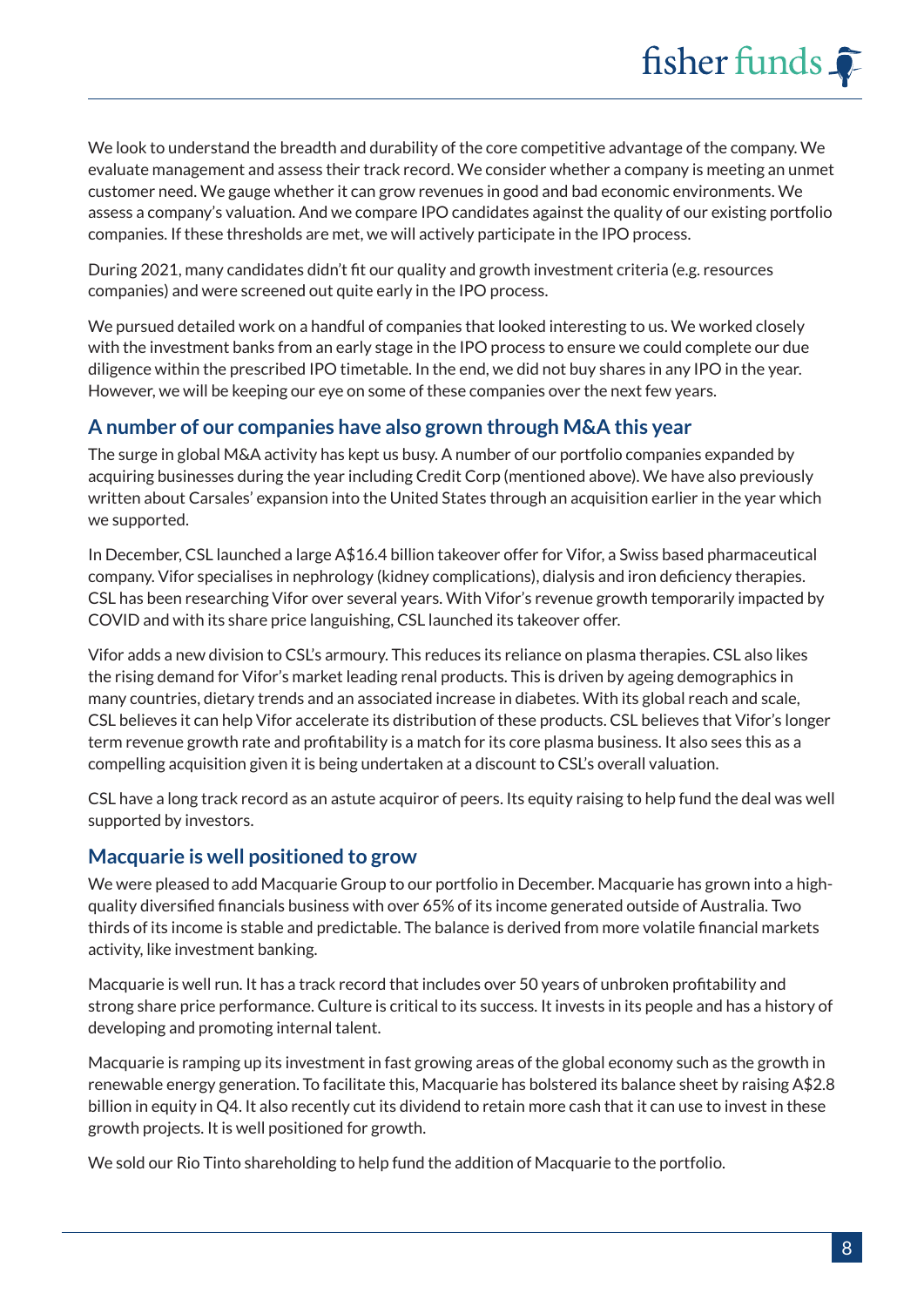#### **We remain confident in the longer-term outlook for our portfolio companies**

As always, entering 2022 brings with it a range of uncertainties for equity markets including (again!) how much COVID will disrupt our lives for another year.

We remain confident that our portfolio mix of high quality and growing companies will stand us in good stead over the next few years.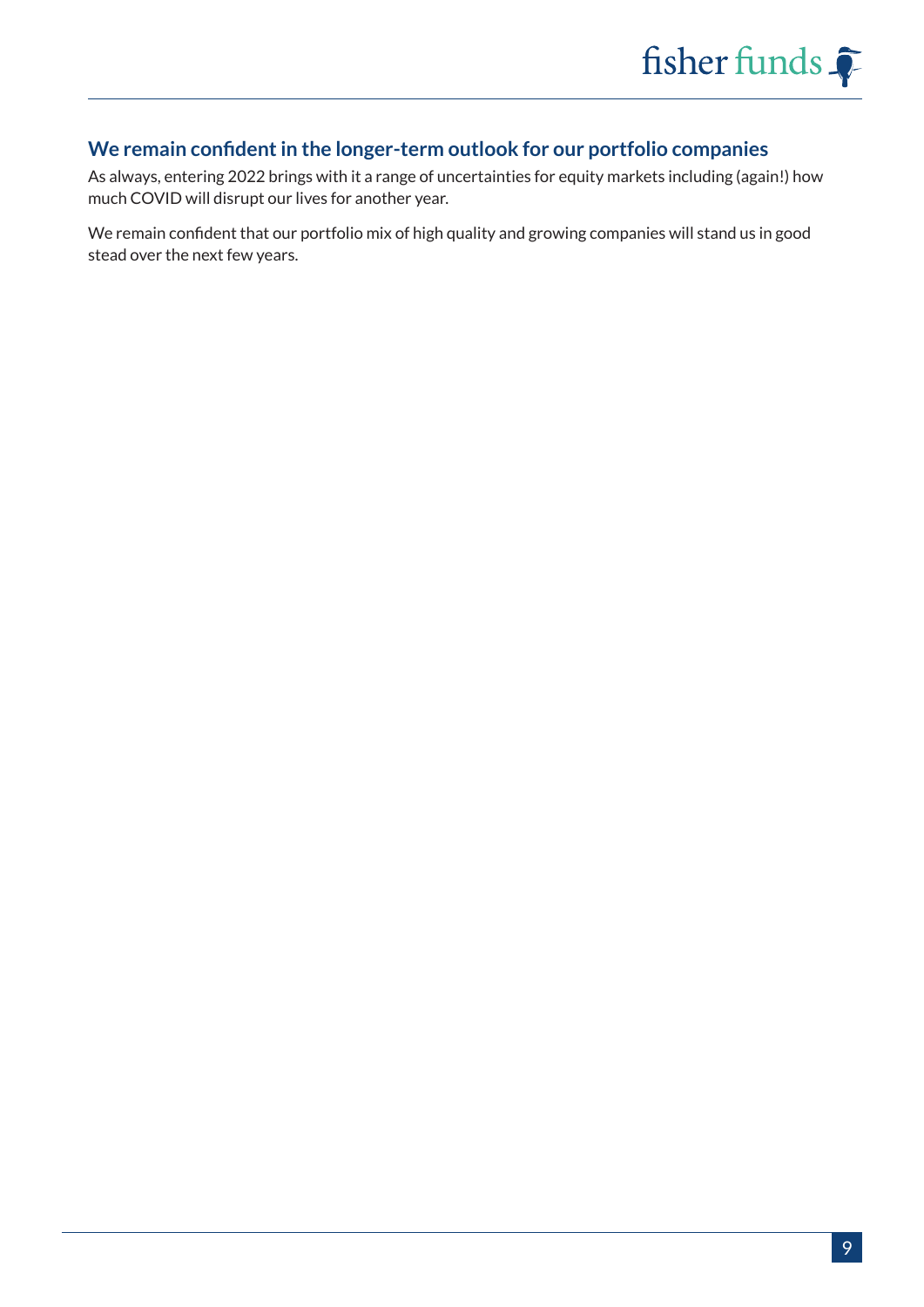## **SELECT INTERNATIONAL EQUITIES**

**Ashley Gardyne, Senior Portfolio Manager**

*A final surge in the fourth quarter saw global markets end a strong year at all-time highs. The gains came despite temporary volatility caused by the Omicron variant and global central banks starting to unwind their accommodative monetary policy settings.*

#### **A strong year for global equities**

It has been another strong year in global share markets, with the US S&P 500 Index up +27% and the MSCI World Index up +20%, resulting in solid gains for many investors. While global markets have rallied, a lot has gone on behind the scenes economically. COVID aftershocks, including supply chain disruptions and elevated consumer spending featured strongly, and the resulting inflation and interest rate increases have created uncertainty for investors. Despite the uncertainty, global markets have continued to climb given a strong economic impulse caused by reopening, policy stimulus and a resilient consumer. This has fuelled strong corporate earnings growth, particularly in the US, where over 80% of companies reported earnings growth ahead of market expectations in the most recent quarter. US corporate earnings are now more than 30% ahead of 2019 levels, despite the business disruption caused by COVID.

It isn't only the US market that has had a strong run. Markets in Europe, the UK, Japan and Australia were also up double digits. The only black mark was China and emerging markets more generally, with the MSCI China Index and the MSCI Emerging Markets Index falling -22% and -5% respectively.

#### **Fourth quarter portfolio developments**

Dollar Tree (+47%), a US discount retailer, was the top performer in the portfolio in the quarter. Shares rallied on news that the company was moving away from its fixed \$1 price point. The announcement that they are 'breaking the buck' and rolling out a new US\$1.25 price point in all 8,000 Dollar Tree stores is a positive step given the inflationary pressure the company has been facing. Freight costs have been a significant headwind for the company recently and the 25c price increase should help offset cost inflation and lift profit margins back to prior levels. Even with this price increase, we still believe Dollar Tree retains a very strong customer value proposition compared to peers. The rollout of \$3 and \$5 price points will also allow the company to add new categories for customers and offer the prospect of higher sales growth and margins in the years ahead.

US homebuilder NVR (+23%) had a strong quarter on the back of housing data in the US that continued to show a robust demand environment. Low interest rates and demographic-based tailwinds (millennial household formation) continue to support the backlog of new orders, while tight housing inventories and the difficulty ramping up production quickly have helped push US house prices up almost 20% in the last year. As a result, we expect a number of years of growth in homebuilding activity (at elevated margins), as the industry plays catch-up after a decade of under-building.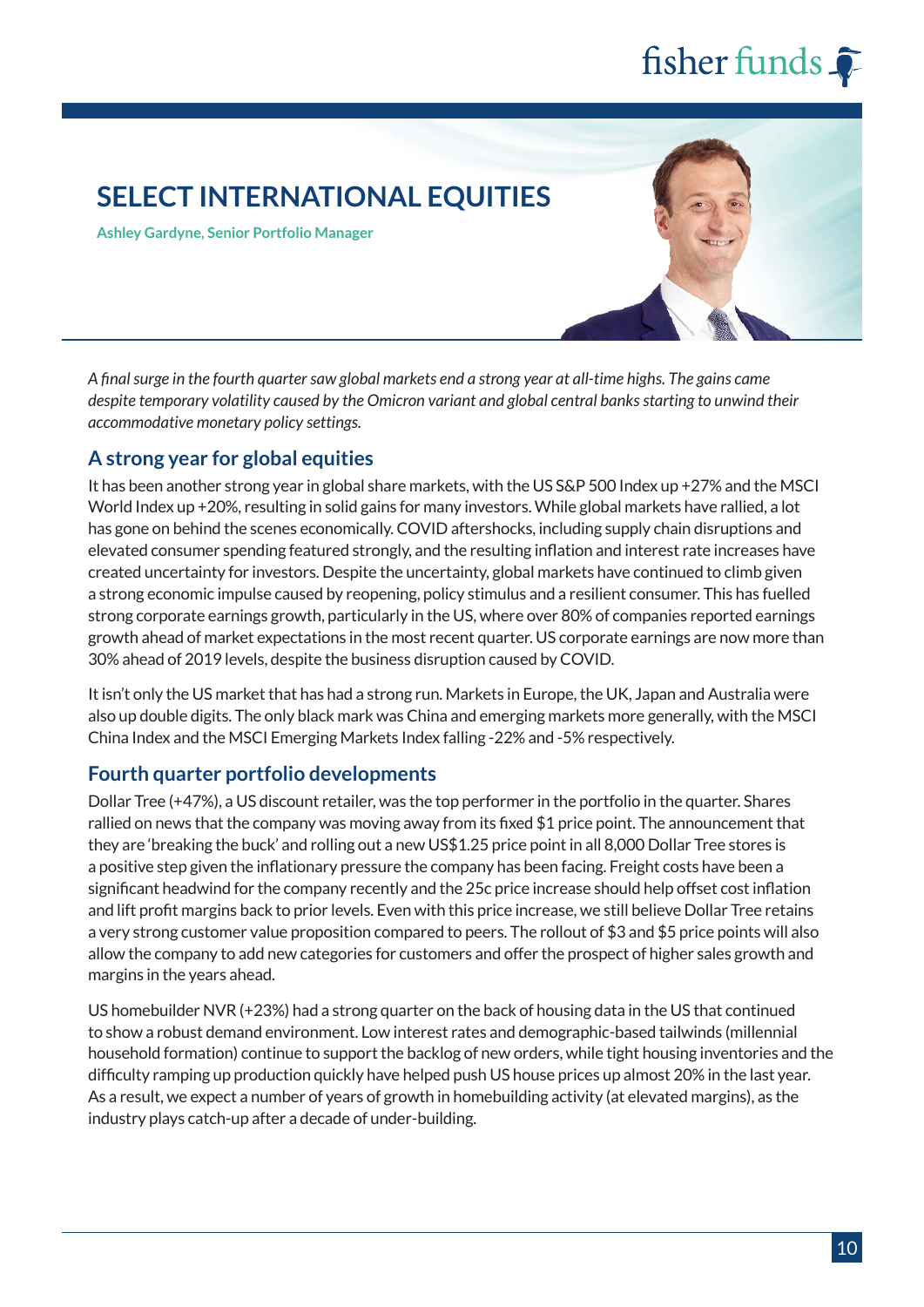Signature Bank (+19%) continues to perform well. An update during November was further evidence that the bank is outpacing peers in loan and deposit growth. While 2021 has been a standout year with assets up 70% year-over-year, we continue to think the company can produce robust growth going forward. The bank has a unique operating model of hiring high-performing banking teams from competitors, incentivising them well, and providing a high-touch service for clients. This has allowed Signature Bank to continually grow organically and enter new regions and markets. With best-in-class profitability and excess cash on the balance sheet to deploy, we believe earnings can grow ahead of deposit and revenue growth in the coming years.

On the negative side of the ledger, PayPal (-28%) sold off during the quarter after the company lowered its 2021 revenue guidance and provided 2022 growth expectations that were slightly below market expectations. The weaker guidance was due to eBay transitioning away from PayPal (a temporary headwind which should abate later in 2022), but also due to more consumers shopping in-store this holiday season (to reduce the risk of supply chain disruptions stopping ecommerce parcels arriving in time for Christmas). On a positive note, PayPal announced a partnership that will allow Amazon customers to pay with PayPal's Venmo app, which should drive incremental payment growth over time. PayPal are also gaining traction in the buy now pay later space. Overall, we believe PayPal is executing effectively on its long term strategy, while growing its payment volumes at over 30% per annum and its revenue and earnings at close to 20% per annum.

Alibaba (-20%) continued to slide this quarter after reporting earnings that showed slowing e-commerce growth due to Chinese economic headwinds and intense competition. Over time there are three variables that will drive Alibaba's share price: its e-commerce market share, profit margins and the level of investment required to keep driving growth. We think the market is being too negative on the eventual outcome of these drivers and we remain confident that growth in Alibaba's core e-commerce business will eventually accelerate. We also remain positive on the company's international retail and cloud computing segments which both continue to grow strongly.

StoneCo (-51%), a Brazilian payment service provider, was the worst performer in the portfolio during the quarter. While StoneCo's third quarter earnings showed that it continues to grow its customer base and payment volumes rapidly, profitability missed expectations and weighed heavily on the company's share price. The main concern from the earnings release was the company's rising financial expenses (and compressed margins) due to increasing interest rates, which it has not yet been able to pass on to customers. The positive news in the quarter was that the company continues to sign on new customers at a rapid rate, more than doubling the client base in the past year to 1.3 million active clients. We were disappointed by StoneCo's results and are doing more research to understand the company's ability to pass higher interest rates through to customers. We believe that the long-term tailwinds behind the company are still intact, and the company's strategy and products are still being well received by customers.

While the recent performance of Alibaba, PayPal and StoneCo has created a disappointing drag on performance, we believe these are quality businesses that are well positioned to deliver continued growth and strong shareholder returns in the years ahead.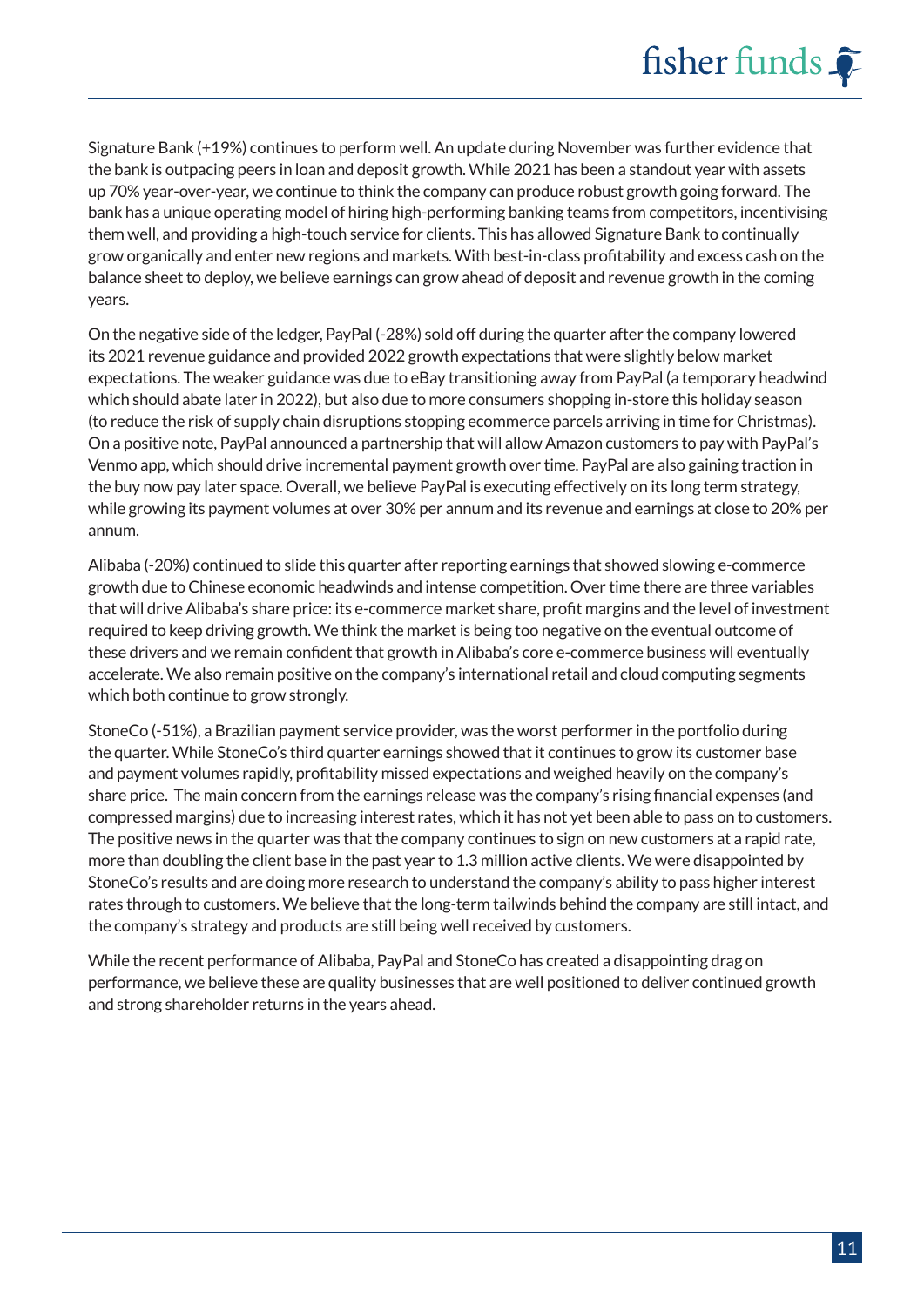### **NEW ZEALAND CASH AND FIXED INTEREST**

**David McLeish, Senior Portfolio Manager**

*The dawn of a new year has long been marked by a celebration of what was and what lies ahead. But after such a torrid year, fixed income investors like us will probably just happy to see the back of 2021. Looking ahead though, we see reason to be more optimistic about the prospects for this beleaguered asset class in 2022.*

#### **Rising interest rates across a wide cross-section of fixed interest assets have hurt returns**

As the going rate of interest in an economy rises, the price of all existing fixed interest assets falls. This is because the fixed rate of interest which previously issued assets pay become less attractive to investors who can now receive a higher rate of interest from newly issued bonds.

This has been a strong and persistent headwind to performance throughout the year.

#### **Higher interest rates have improved the outlook for fixed interest returns**

The very same interest rate rises that caused fixed interest asset prices to fall in 2021 are now a source of optimism.

As the name suggests, fixed interest assets pay a fixed amount of interest throughout their life. This means, the lower the price you pay for an asset like this, the higher the income each dollar invested will generate.

This income, also known as the assets yield, is one of the most important drivers of return. So, to have our flagship domestic fixed interest portfolio start 2022 with a yield of 2.6%, a whole 1.4% more than this time last year, this has markedly improved the return outlook for the portfolio this year.

#### **Inflation remains unpredictable. But price pressure should begin to alleviate**

The other major factor which impacts a fixed interest assets return is any change that occurs in its price. As we saw in 2021, this can be meaningful because interest rate movements impact the price of a fixed interest asset.

We believe the efforts of central banks to tackle inflation by curtailing consumer demand through higher interest rates strengthens the already strong case that inflation will retreat from its current lofty levels during 2022.

This is not to say inflation will fall back quickly. Instead, we think a combination of persistent global supply chain issues and pent-up consumer demand will keep inflation elevated during the early part of 2022. But even without much higher interest rates, we expect today's level of inflation to reduce consumer appetite, causing price pressures to self-correct lower.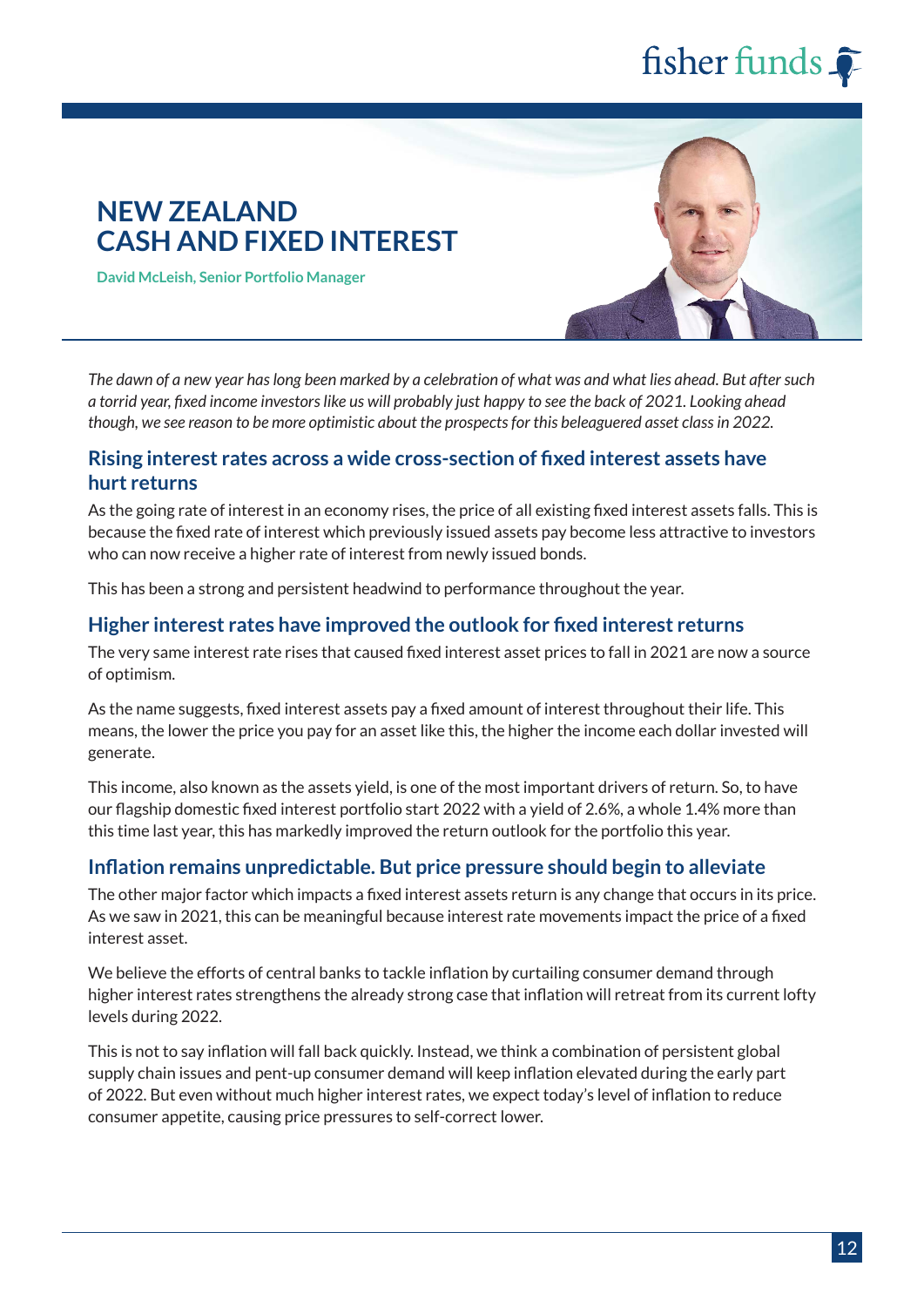#### **Fixed interest assets already imbed an expectation for interest rate rises**

If our expectations turn out to be off the mark, we think the already higher yields offered on fixed interest assets today provide a valuable safety net. This is because yields imbed an expectation for what interest rates will be in the future. And this 'market' expectation is for interest rates to move higher throughout 2022.

In New Zealand, short-term fixed interest asset yields include an expectation that the Official Cash Rate will rise six times this year, each time by 0.25%. Therefore, because this is already factored into asset yields today, even if those hikes were to come to pass, investors should not expect the price of these assets to be meaningfully impacted.

By taking the Official Cash Rate to 2.5% by November, the Reserve Bank of New Zealand will have to deliver the quickest series of interest rate hikes in its history. This will be a tall order in our opinion. It is because of this that we do not expect the price of New Zealand fixed interest assets to be as impacted by interest rate changes this year.

#### **A tactical shift towards local fixed interest assets is underway**

The New Zealand market is pricing the most aggressive interest rate hiking cycle of any of the major global fixed interest markets we follow. This makes New Zealand fixed interest assets attractively priced relative to offshore assets.

It is for this reason we have recently begun increasing our allocation to local fixed interest assets at the expense of foreign assets.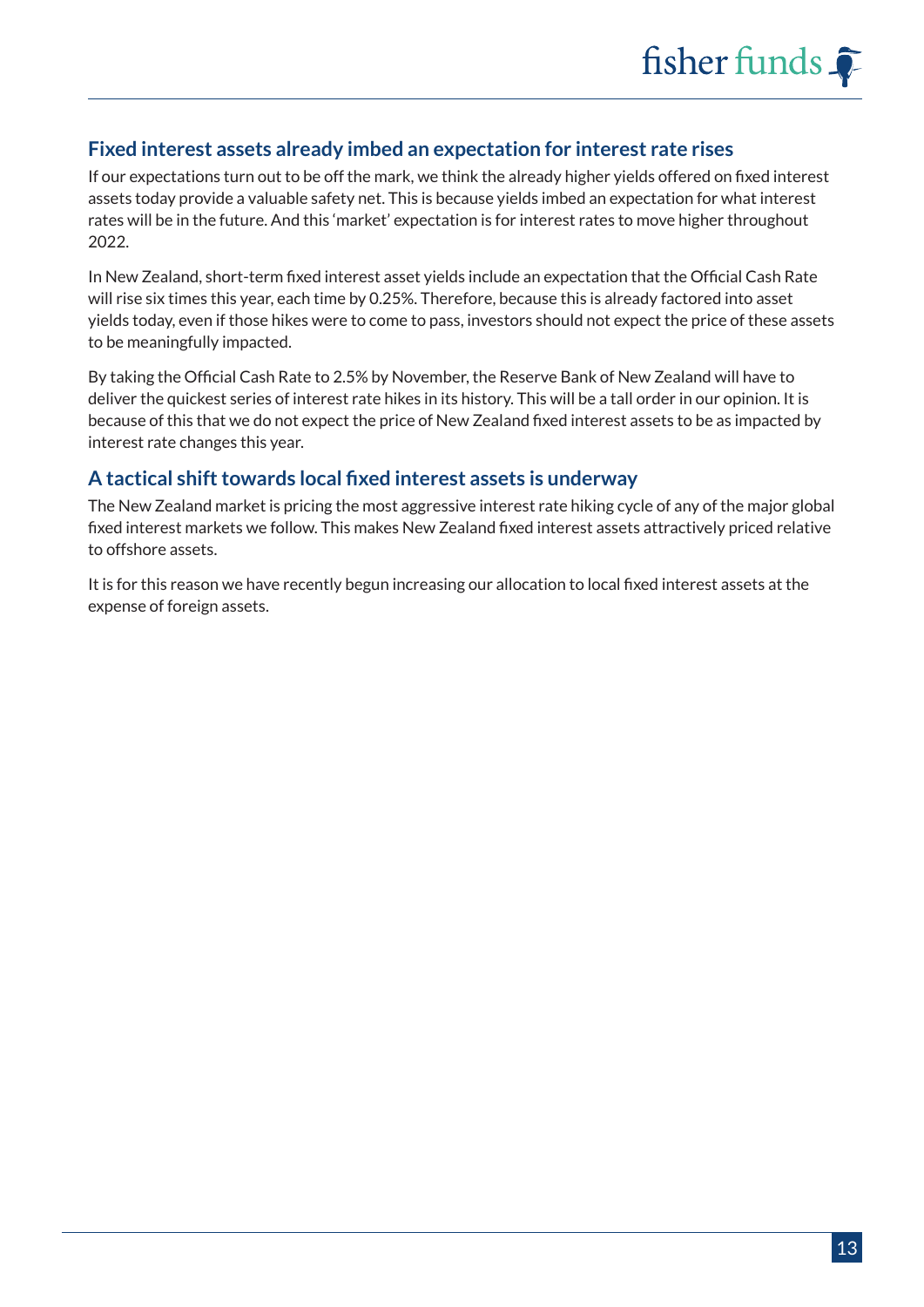### **PROPERTY AND INFRASTRUCTURE**

**Sam Dickie, Senior Portfolio Manager**



#### **Fourth quarter portfolio developments**

US railroads were the standout performers in the fourth quarter. Union Pacific and Norfolk Southern rebounded strongly after a period of underperformance, and both posted better than expected profits for the third quarter. This solid performance was driven by strong pricing in a tight freight market, with higher truck spot rates increasingly reflected in rail pricing. The companies also both delivered impressive productivity improvements from their Precision Scheduled Railroading (PSR) initiatives despite challenges from congestion and delays due to supply chain disruption plus bad weather.

Our global airport holdings were a drag on performance in the quarter. The stop/start nature of global border re-opening and the emergence of Omicron negatively impacted global airports during the quarter. More than 30 countries have closed their borders to some nations and others have imposed stricter measures to curb the spread of Omicron. We continue to take a long-term view. We will travel again, pent up demand will be significant, and our global airports are strongly positioned to capture this inevitable rebound.

#### **Targeted mergers and acquisitions (M&A) drive value**

Equinix and American Tower both use targeted M&A to expand globally and bolster capability.

Equinix announced its expansion into Africa through the acquisition of MainOne, a leading West African data centre and connectivity solutions provider. MainOne is in Nigeria, Ghana and Côte d'Ivoire. The deal, at 14x EBITDA and with an Enterprise Value of US\$320M, is expected to be immediately accretive to earnings.

This is Equinix's first entry into Africa, and they have a long-term strategy to be the market leader on the continent. MainOne has extensive telecoms assets to support its position as a leader in low-latency connectivity, with a submarine network extending 7,000 kilometers from Portugal to Lagos, Accra and along the West African coast, with landing stations in Nigeria, Ghana and Côte d'Ivoire. Additionally, it owns a terrestrial network of more than 1,200 kilometers of terrestrial fibre in Lagos, Edo and Ogun States.

The deal is a long-term bet. The African market is small currently, but the sub-Saharan population is estimated to double over the next 30 years to 2.5 billion, led by Nigeria, which will overtake the U.S. as the world's third-most populous country. Importantly, the UN also predicts that more than half of Africa's population will live in cities by 2040, eight of which will be mega-cities of over 10 million inhabitants. This will drive demand for data and connectivity, and it makes sense for Equinix to get a foothold in the market now with a modest initial investment.

We like the acquisition, as it is done on sensible economic terms and continues Equinix's strategy of using selective M&A to broaden geographic leadership and be the provider of choice for global enterprises.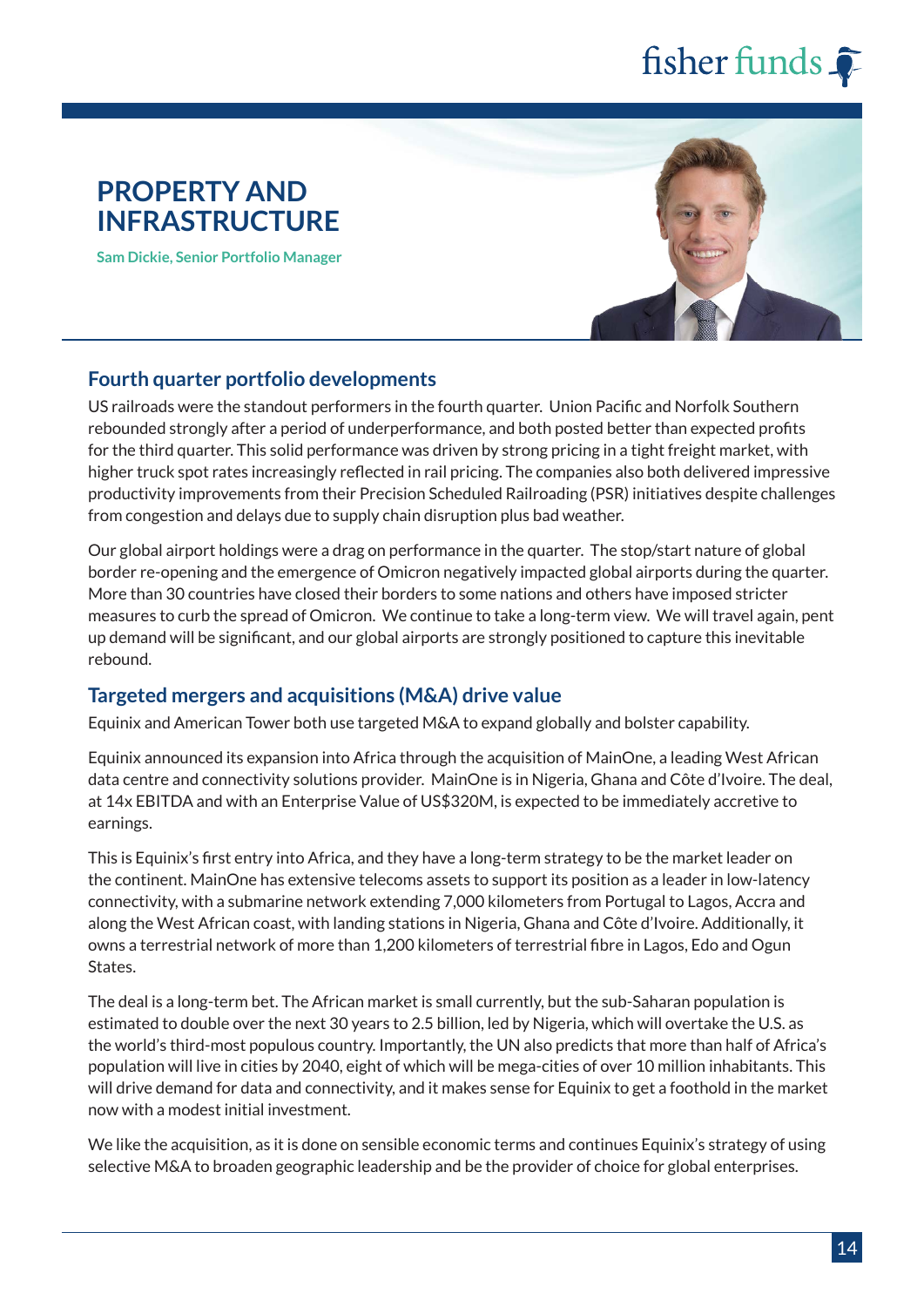American Tower pulled back intra-quarter due to its unexpected deal to acquire US data centre business CoreSite. American Tower is acquiring CoreSite to help it pioneer the development of a leading "edge computing" offering, which will move elements of cloud data processing closer to the user (computers/ mini-data centres at tower mast sites) as future applications require increasingly lower latency.

We can see why American Tower wants to own and control the edge opportunity entirely in house, but much of the future of edge computing is yet to take shape, so it will take some time to uncover how much value the deal will create.

The company admits that this opportunity is not likely to be meaningful in the near term and it has moved early and paid a full price to put its foot on a high-quality asset, with no near-term value creation. CoreSite has 25 retail data centres in high quality US metro locations near internet "on-ramps" and with a high number of interconnects. We believe CoreSite is an attractive business in its own right. We see little downside from the acquisition, and the potential for significant upside if they execute on the edge computing opportunity.

#### **Infratil has been busy**

After exiting its highly successful Tilt investment, Infratil has been busily re-investing the proceeds.

In December Infratil announced the further expansion of its diagnostic imaging business, with Bay Radiology to join Pacific Radiology and Auckland Radiology Group as part of the broader platform. Infratil's New Zealand diagnostic imaging business now employs 141 radiologists across 70 clinics through the combination of the three businesses. Infratil has now invested \$700 million across Australia and New Zealand developing the diagnostic imaging platform.

This capped off a busy quarter for Infratil. Earlier in the quarter the company announced a £130 million investment in Kao Data, a UK datacentre business focused on high performance computing. Clients include Nvidia, which has the UK's most powerful supercomputer on Kao Data's campus. The business is in the early stages of development, but Infratil hopes to grow it to a £500 million platform in time.

Key portfolio investment Canberra Data Centres (CDC) purchased a new site in Melbourne during the quarter and expects to begin construction in the first half of 2022, contingent on signing an anchor tenant. The new site will eventually provide 150 megawatts of capacity and takes CDC's total planned capacity to 700 megawatts. This follows CDC's expansion into Sydney in 2018 and Auckland in 2021, with Microsoft acting as a strong anchor tenant in those locations.

In early January 2022, Infratil announced a 15% increase in the independent valuation of its CDC stake as at December 31 2021. The previous valuation update was only six months prior.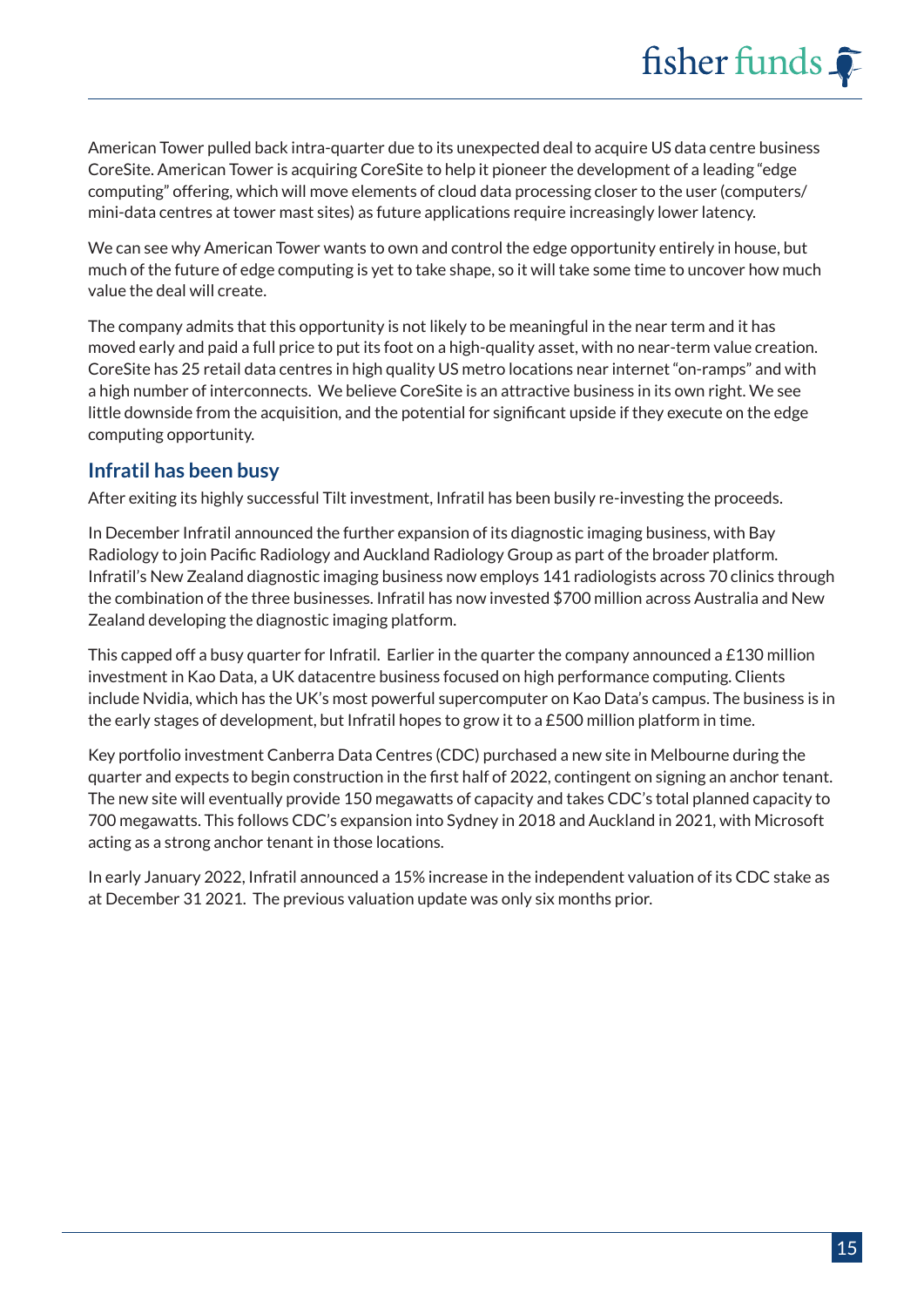

## **MARKET MOVEMENTS**

## As at 31 December 2021

|                                                 | <b>Closing</b> |         | <b>Changes over:</b> |               |         |
|-------------------------------------------------|----------------|---------|----------------------|---------------|---------|
|                                                 | <b>Values</b>  | 1 Mth   | 3 Mths               | <b>6 Mths</b> | 12 Mths |
| <b>Stock Markets*</b>                           |                | %       | %                    | %             | %       |
| S&P Developed LargeMidCap - (Local Curr)        | 1247           | 4.0     | 7.9                  | 8.5           | 24.2    |
| S&P Developed LargeMidCap (\$NZ)                | N/A            | 4.0     | 9.7                  | 11.8          | 31.7    |
| S&P Global LargeMidCap (\$NZ)                   | N/A            | 3.1     | 7.3                  | 7.8           | 24.8    |
| <b>USA - S &amp; P 500</b>                      | 9987           | 4.5     | 11.0                 | 11.7          | 28.7    |
| USA - Nasdaq                                    | 18660          | 0.7     | 8.4                  | 8.2           | 22.2    |
| Japan - Topix                                   | 3179           | 3.4     | $-1.7$               | 3.5           | 12.7    |
| UK - FTSF100                                    | 7314           | 4.8     | 4.7                  | 6.8           | 18.4    |
| Germany - DAX                                   | 15885          | 5.2     | 4.1                  | 2.3           | 15.8    |
| France - CAC40                                  | 20358          | 6.5     | 9.9                  | 10.3          | 31.9    |
| HK - Hang Seng                                  | 71788          | $-0.3$  | $-4.7$               | $-17.9$       | $-11.8$ |
| Australia - S & P 200                           | 86118          | 2.7     | 2.1                  | 3.8           | 17.2    |
| NZ-S&P/NZX 50 Gross Index (inc imp credits)     | 16054          | 2.6     | $-1.7$               | 3.4           | 0.2     |
| NZ-S&P/NZX 50 Gross Index (excl imp<br>credits) | 13034          | 2.5     | $-1.8$               | 3.0           | $-0.4$  |
| Market Volatility - VIX                         | 17.2           | $-36.7$ | $-25.6$              | 8.8           | $-24.3$ |

| <b>New Zealand Property</b>               |  |  |  |
|-------------------------------------------|--|--|--|
| S&P/NZX All Real Estate (inc imp credits) |  |  |  |
| S&P/NZX All Real Estate (exc imp credits) |  |  |  |

| Ten Year Bonds | $\%$ | Yield Changes |       |       |  |  |
|----------------|------|---------------|-------|-------|--|--|
| ' ISA          | 152  | ገ በ9          | ).00  |       |  |  |
| Japan          |      | ገ በበ          | ഥറ    | N N 1 |  |  |
| United Kingdom | N 97 | ೧.18          | ນດ2.  | 0.25  |  |  |
| Australia      | 1 67 | በ በ3          | ೧.18. | N 14  |  |  |
| New Zealand    | C C  |               | ) 39  | ገ 63  |  |  |

| 90-Day Interest Rates | %     | Yield Changes |      |      |  |
|-----------------------|-------|---------------|------|------|--|
| USA                   | 0.06  | 0.O1          | 0.02 | ገ በ1 |  |
| Japan                 |       | 0.O1          | ገ በ1 |      |  |
| United Kingdom        |       | በ 17          | 0.18 | 0.18 |  |
| Australia             | 2 U C | ገ በ4          | 0.06 | ገ በ5 |  |
| New Zealand           | ገ 97  | ገ 16          | ን 32 | ገ 62 |  |